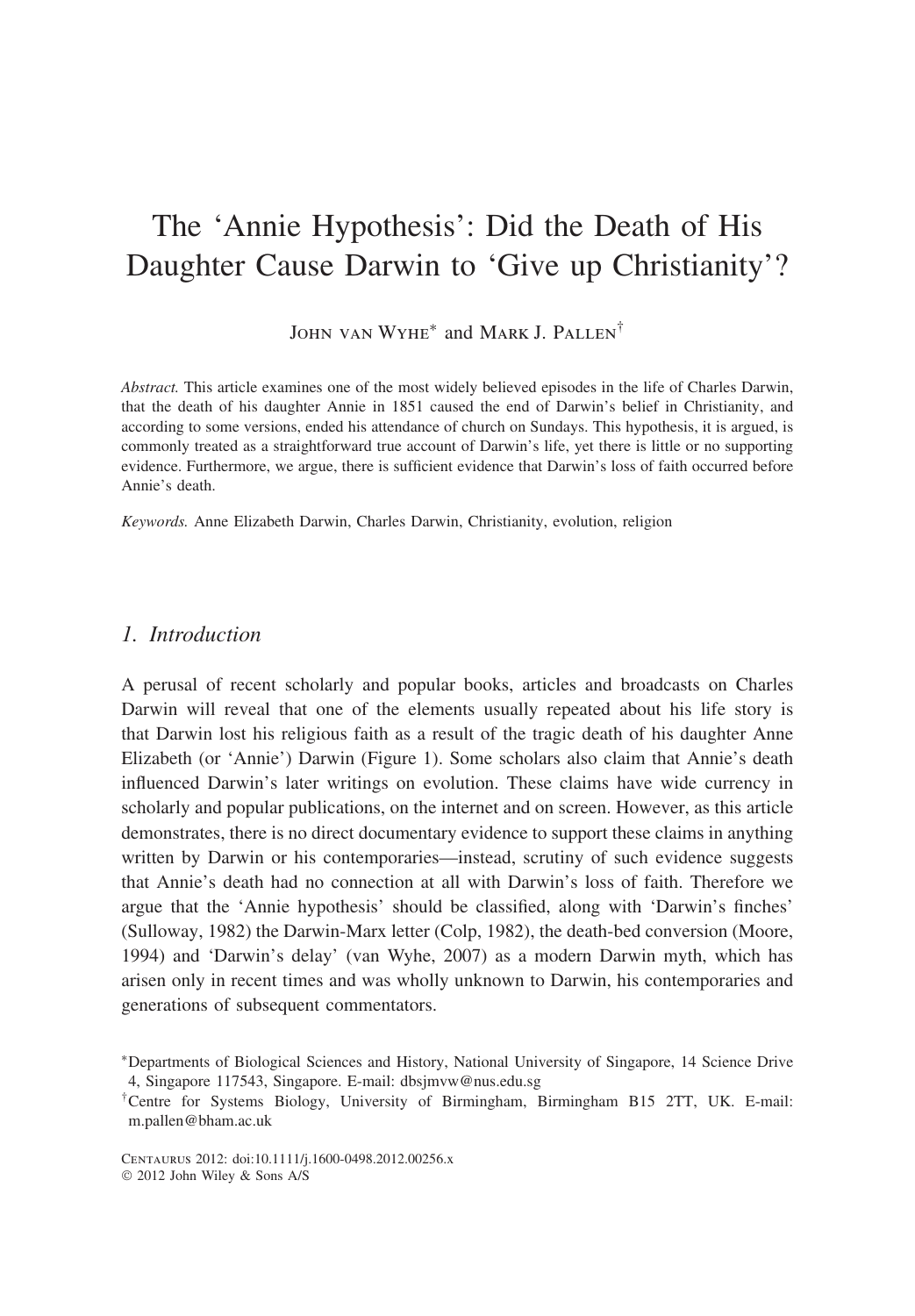

Fig. 1. Anne Elizabeth Darwin. Daguerreotype, 1849.

# *2. Annie Darwin*

Annie Darwin was born on 2 March 1841 in London and died on 23 April 1851 in Malvern, after an illness that lasted at least several weeks and perhaps as long as 9 months. She was Darwin's second child of 10 and one of three to die in childhood. Darwin mentioned Annie as a baby (though not by name), briefly in his 1877 paper *A biographical sketch of an infant*, a publication generally devoted to observations on her elder brother William: 'he [William] held pencils, pens, and other objects far less neatly and efficiently than did his sister [Annie] who was then only 14 months old, and who showed great inherent aptitude in handling anything' (Darwin, 1877, p. 287).

Before her final illness, Annie featured in 17 of Darwin's surviving letters, (Burkhardt et al., 1985 - hereafter CCD) usually in statements of affection (e.g. 'not so bad a girl,' 'I long to kiss Annie's botty-wotty'), praise ('Annie is something... a second Mozart') or humour ('Miss Annie is not quite ready to be married yet'). She was also mentioned a dozen or so times in the so-called *Notebook of observations on the Darwin children* (*Darwin Online*1) maintained by Charles and Emma, with Emma noting that at age three and a half: 'Obstinacy is her chief fault at present.'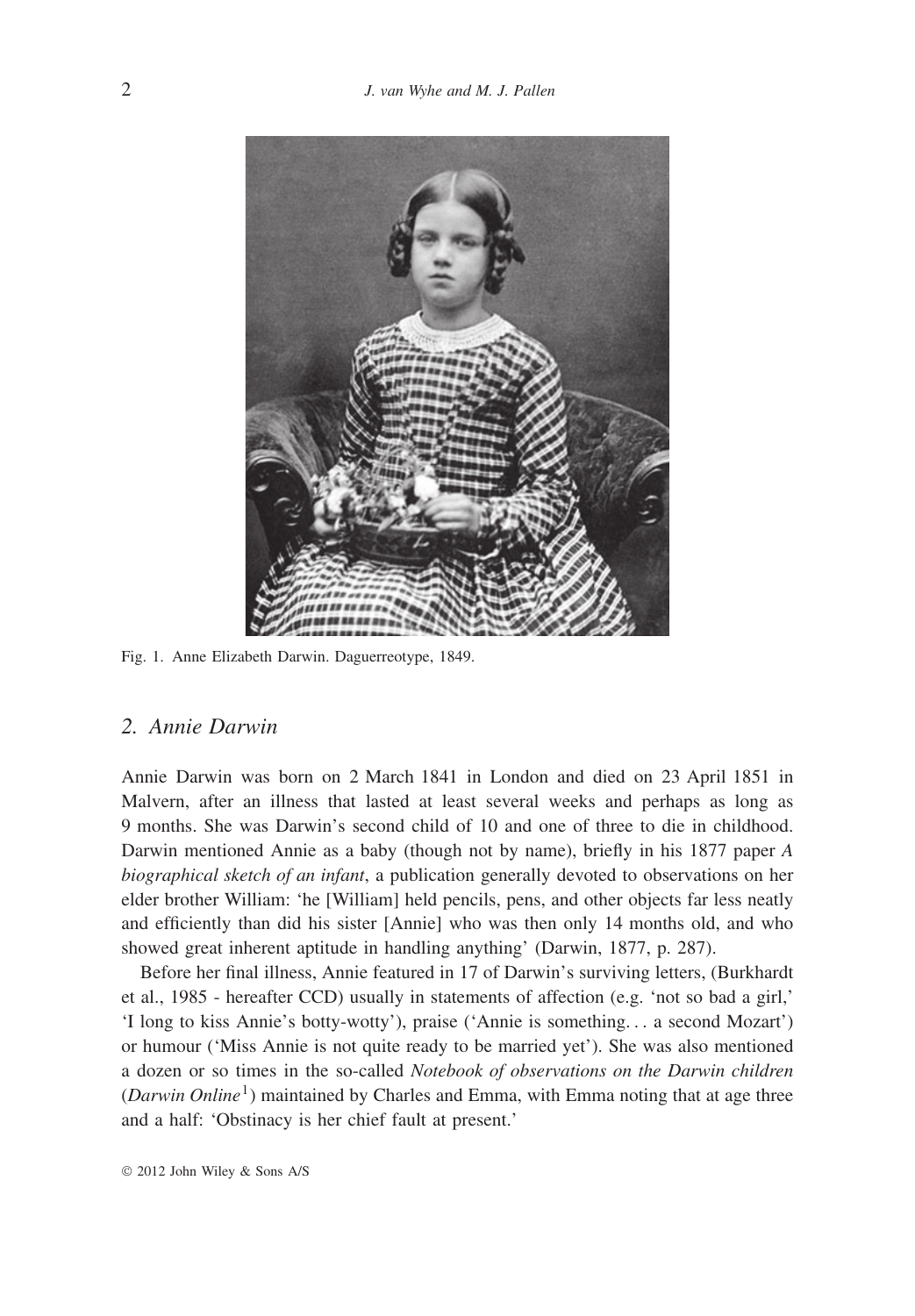Sometime before her 10th birthday, Annie fell ill. A retrospective note in Emma's diary for 27 June 1850 records: 'Annie first failed about this time' (*Darwin Online*2) and Darwin wrote 'Her health failed in a slight degree for about 9 months before her last illness.' (*Darwin Online*3) According to her sister Henrietta, a family trip to Ramsgate in October 1850 was made on account of Annie's poor health (Litchfield, 1915, p. 132). Henrietta also recorded that Darwin took Annie to Malvern on 24 March 1851, in the hope that the water cure espoused by Dr James Gully would lead to a cure. Darwin then left Annie in the care of her nurse Brodie, who was joined by the family governess, Miss Thorley a few days later.

Darwin was summoned back to Malvern on 15 April and arrived on 17 April. The series of letters that followed between Charles and Emma Darwin provide a poignant record of the hopes and fears of the parents of a dying child. (CCD 5, pp. 13–26) A single entry in Emma's diary for 23 April 1851, chilling in its terseness, records only the time of Annie's death: '12 o'clock.' (*Darwin Online*4) Darwin, in his diary or 'Journal' recorded '23 April our dear child expired.' (*Darwin Online*5)

That Annie's death caused great distress to her parents and family is beyond dispute. A week after her death Darwin penned a tender memoir of Annie, which was first published (in part) by his son, Francis, in *The life and letters of Charles Darwin* (1887) and since then has appeared in several other publications (Darwin, 1887; Colp, 1987; CCD 5 and *Darwin Online*<sup>6</sup>). Darwin closed the memoir with a cry from the heart: 'We have lost the joy of the Household, and the solace of our old age:—she must have known how we loved her; oh that she could now know how deeply, how tenderly we do still and shall ever love her dear joyous face. Blessings on her.'

Darwin also mentioned Annie's death in his *Autobiography*: 'We have suffered only one very severe grief in the death of Annie at Malvern on 24 April 1851, when she was just over 10 years old. She was a most sweet and affectionate child, and I feel sure would have grown into a delightful woman. But I need say nothing here of her character, as I wrote a short sketch of it shortly after her death. Tears still sometimes come into my eyes, when I think of her sweet ways' (Barlow, 1958, pp. 97–98).

However, it must be stressed that nowhere in the millions of written words by Darwin that survive did he ever indicate, directly or indirectly, that Annie's death had anything to do with his loss of faith. Of course it would be naïve to restrict the evidence only to explicit statements. But first we must acknowledge that there are none. Furthermore, as we shall see, the balance of all surviving evidence that bears on his loss of faith suggests there was no connection with Annie at all.

#### *3. When Did Darwin Begin to Have Doubts about Christianity?*

Darwin wrote relatively little about his religious beliefs. He was baptized in the Parish Church of St. Chad's, Shrewsbury, on 15 November 1809. As a child, he initially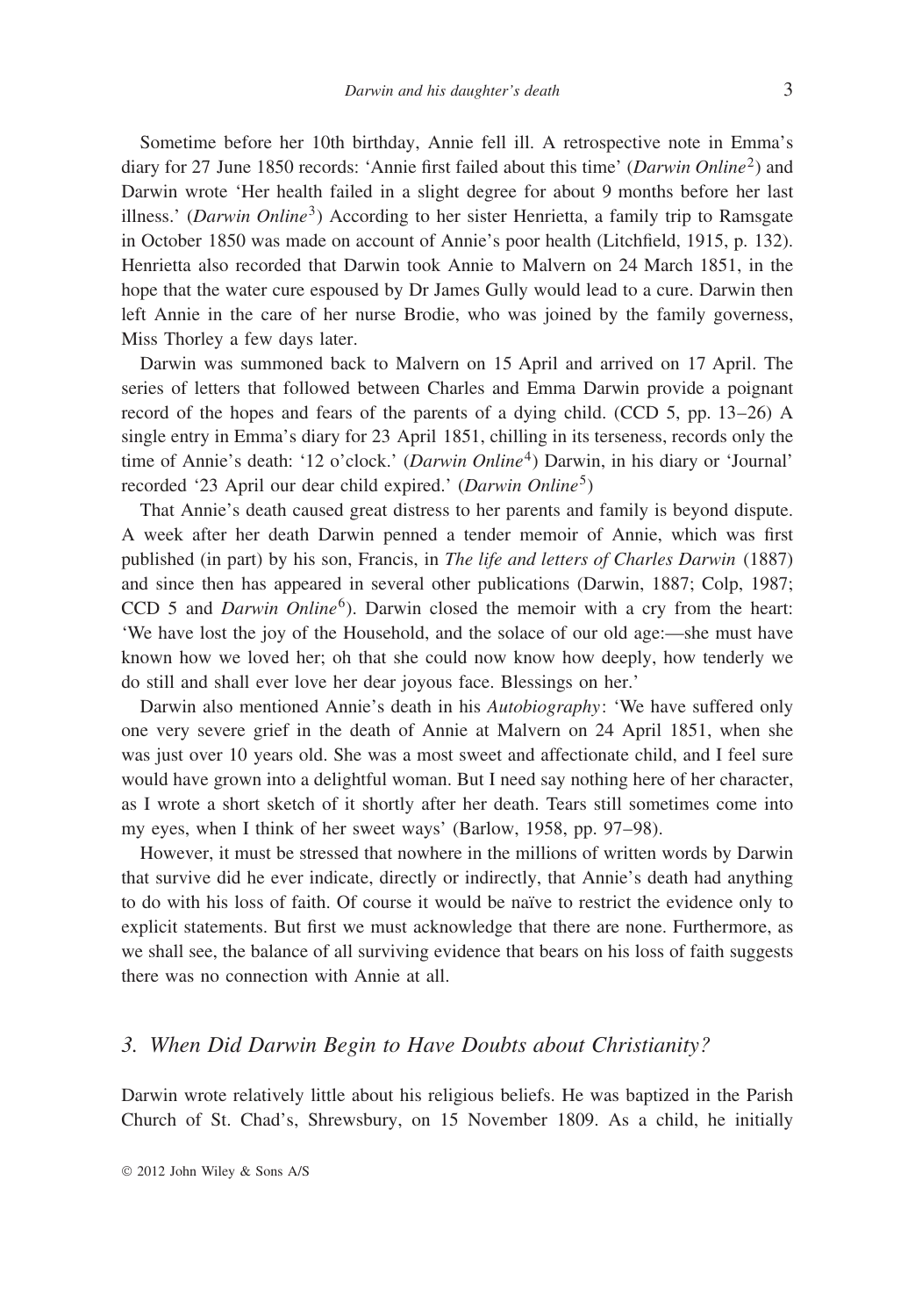attended the Unitarian chapel in Shrewsbury with his mother; later, after her death in July 1817 his sisters apparently took him to the Anglican Church (Darwin, 1887, 1, p. 27). He was a believer in early life as he recalled in his *Autobiography*, begun in 1876, that he once held 'the firm conviction of the existence of God, and of the immortality of the soul.' However, he added, 'I do not think that the religious sentiment was ever strongly developed in me' (Barlow, 1958, p. 91). He remembered running to school and afraid of being late: 'I prayed earnestly to God to help me, and I well remember that I attributed my success to the prayers and not to my quick running' (Barlow, 1958, p. 25). Darwin may have recorded this because it was perhaps the only childhood memory of faith or prayer that he could remember.

After 2 years of studying medicine at Edinburgh University with little enthusiasm, Darwin's father proposed that his son become a clergyman. Pre-requisite to becoming a clergyman in the Church of England was a B.A. degree from an English University, so Darwin joined Christ's College, Cambridge in 1827. There he attended chapel, as was required, and it is likely would have taken his turn reading from the Bible at the front of the chapel, something curiously unnoticed by his biographers to date (van Wyhe, 2009). Darwin also read and admired the Rev. William Paley's *View of the evidences of Christianity* (1794) and *Natural theology* (1802) (Fyfe, 1997).

Although Darwin appeared to hold conventional Christian beliefs at this time, it is unclear how deep-seated these were. His recollections in his *Autobiography*, quoted above, suggest some early misgivings about Anglican doctrine, but not about the Bible itself:

I asked for some time to consider [becoming a clergyman], as from what little I had heard and thought on the subject I had scruples about declaring my belief in all the dogmas of the Church of England; though otherwise I liked the thought of being a country clergyman. Accordingly I read with care Pearson on the Creed and a few other books on divinity; and as I did not then in the least doubt the strict and literal truth of every word in the Bible, I soon persuaded myself that our Creed must be fully accepted (Barlow, 1958, pp. 56–57; *Darwin Online*).<sup>7</sup>

His daughter Henrietta's recollections also emphasize his doctrinal doubts: 'He says it was difficult enough for him even then [upon leaving Edinburgh] to drill his reason into accepting the doctrines of the church, although he was at that time and for some time after quite orthodox::: He also studied [Pearson] in the Creeds - but he had to repeat very often "'I believe in the Bible now" [Pearson, *An abridgement of the Exposition of the Creed*. (1729)] proves the Creeds to be true from the Bible, therefore they must be true.' (*Darwin Online*8) It is interesting to note the time scale implied by Henrietta's remark, that Darwin continued to be quite orthodox for 'some time after,' hardly consistent with an understanding that he maintained religious belief instead for a further 20 years until Annie's death (see below).

Additional evidence of religious doubt comes from the recollection of Darwin's Cambridge friend John Maurice Herbert of 'an earnest conversation' with Darwin 'about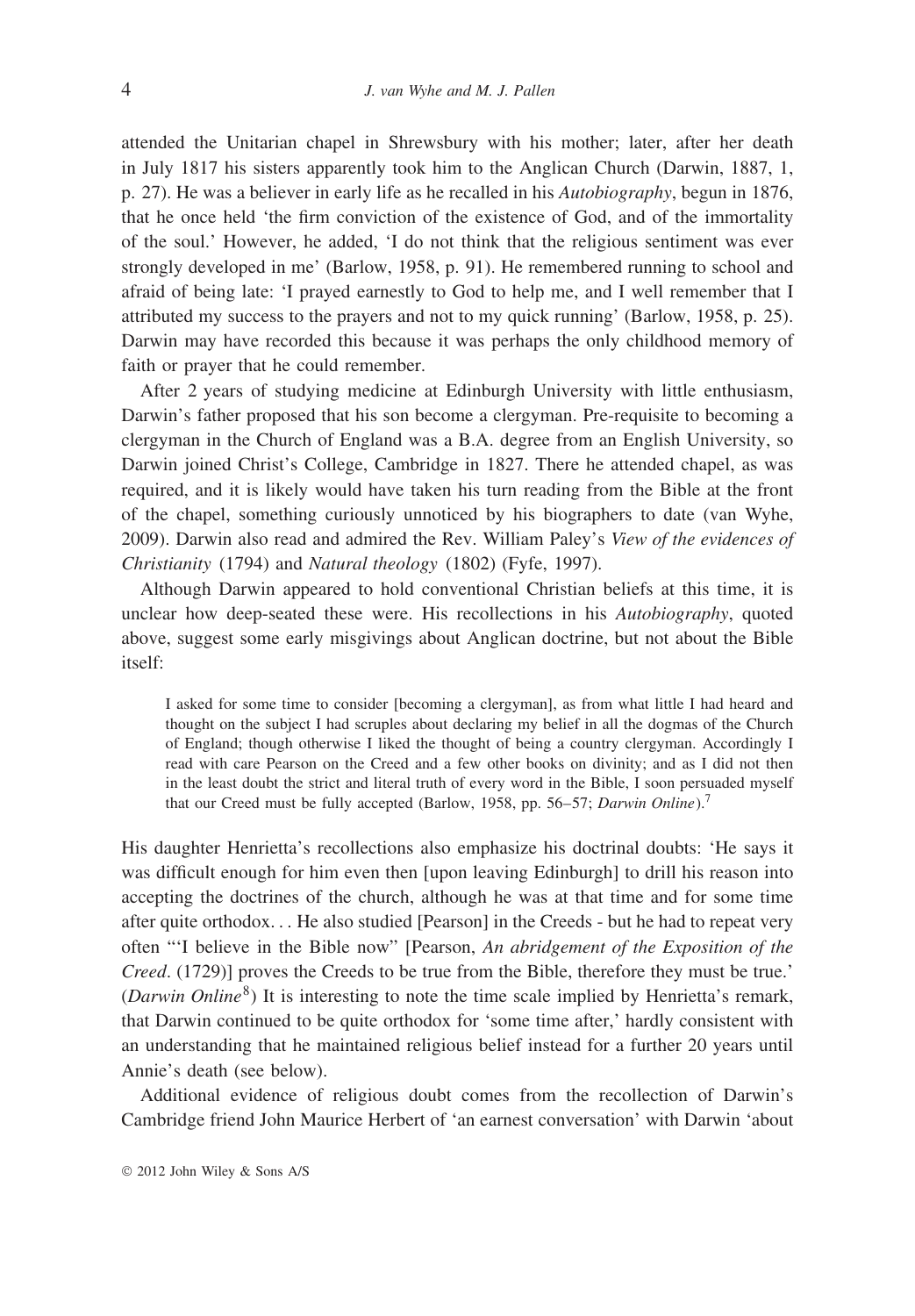going into Holy Orders; & I remember his asking me with reference to the question put

by the Bishop in the Ordination service: "Do you trust that you are inwardly moved by the Holy Spirit  $\&c$ " whether I could answer in the affirmative;  $\&$  on my saying "I could not," he said, "neither can I, & therefore I can not take orders."' (*Darwin Online*9)

After Cambridge, during the voyage of the *Beagle* (1831–1836), Darwin remembered another moment that showed that he still retained more-or-less orthodox Christian views. 'Whilst on board the Beagle I was quite orthodox, and I remember being heartily laughed at by several of the officers (though themselves orthodox) for quoting the Bible as an unanswerable authority on some point of morality' (Barlow, 1958, p. 85). Henrietta recorded the same story, but with words attributed to Darwin: "'Well, if the Bible is true that is wrong, you know" wh. was received with roars of laughter—tho the officers were religious men.' (*Darwin Online*<sup>10</sup>)

In his *Autobiography*, Darwin reported that it was in 1836–1839, after his return from the *Beagle* that he began to think deeply about religion: 'During these 2 years I was led to think much about religion.' In 1838, he wrote in his 'Journal': 'All September read a good deal on many subject: thought much upon religion. Beginning of October ditto.' (*Darwin Online*11) His theoretical notebooks from the period sketch out arguments on comparative religion similar to those later reported in his *Autobiography* (see below) as he wrote in his *Notebook N*: 'people say I know it, because I was always told so in childhood, hence the belief in the many strange religions.' (*Darwin Online*12) In Darwin's 'Old and useless Notes about the moral sense and some metaphysical points' he wrote: 'Macculloch Vol. I. p. 115. Attributes of Deity—on Belief—you belief things you can give no proof for. and one often replies "what you say is perfectly true, but you do not convince me."' which dates from c. 1838. (*Darwin Online*13) And in his *Notebook M* Darwin wrote:

savages (mem York Minster) consider the thunder  $\&$  lightning the direct will of the God... Those savages who thus argue, make the same mistake, more apparent however to us, as does that philosopher who says the innate knowledge of creator has been implanted in us ::: by a separate act of God, & not as a necessary integrant part of his most magnificent laws (*Darwin*  $Online<sup>14</sup>$ 

The *Autobiography*, as published by Nora Barlow in 1958, omits dates that Darwin wrote in the original manuscript within this comment:

But I had gradually come, by this time, (i.e. 1836–1839) to see that the Old Testament from its manifestly false history of the world, with the Tower of Babel, the rainbow as a sign, &c., &c., & from its attributing to God the feelings of a revengeful tyrant, was no more to be trusted than the sacred books of the Hindoos, or the beliefs of any barbarian. (*Darwin Online*15)

This has led some historians to doubt that the statement 'by this time' actually refers to the 1836–1839 period. Yet it is clearly written in the manuscript by Darwin. During

<sup>©</sup> 2012 John Wiley & Sons A/S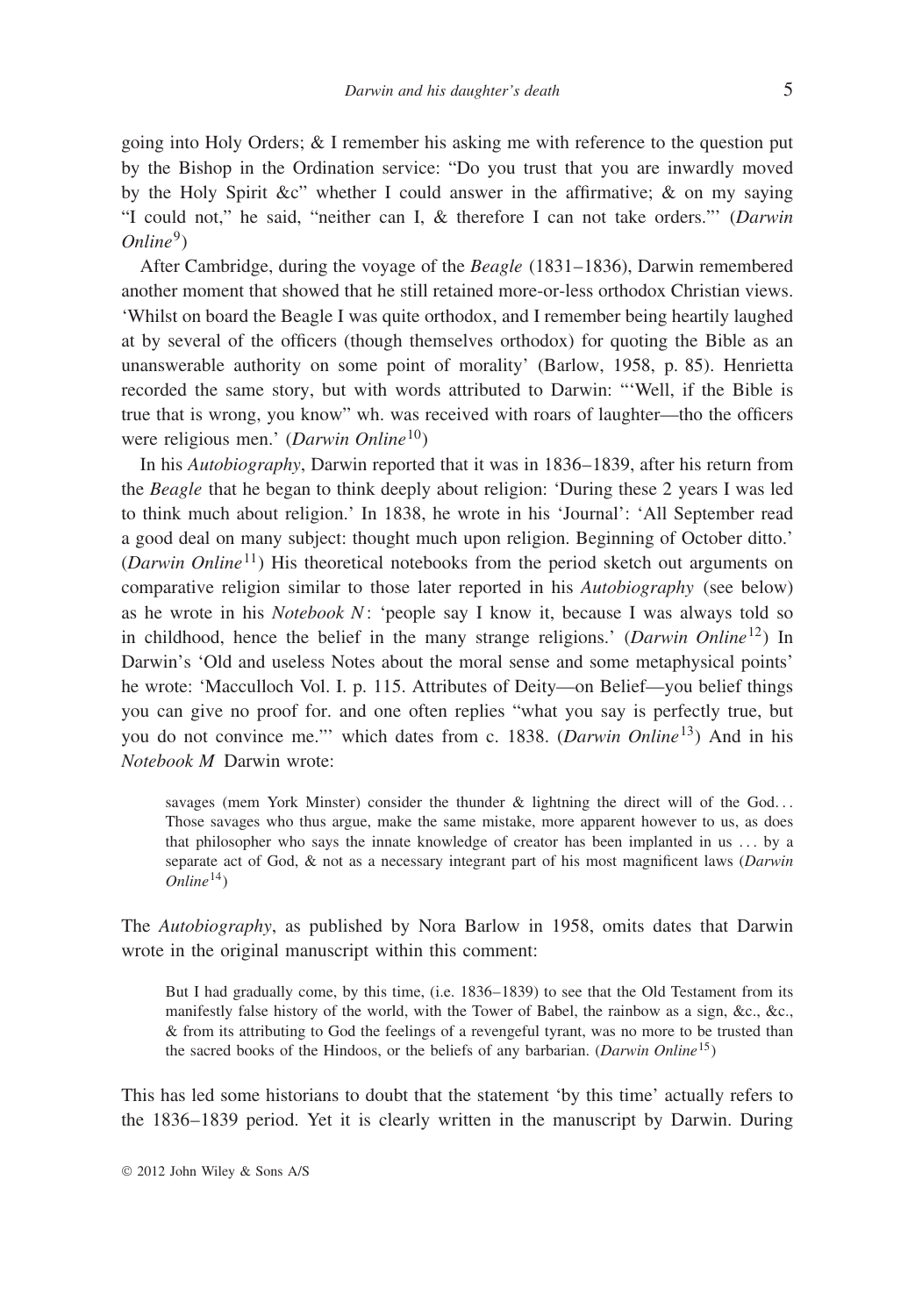this time, Darwin also appears to have abandoned a Miltonic view of 'man's first disobedience' as the source of evil; instead he looked for an evolutionary explanation in *Notebook M*: 'Our descent, then, is the origin of our evil passions!!—The Devil under form of Baboon is our grandfather!' (*Darwin Online*16)

Michael Ruse argued, convincingly in our view, that Darwin's increased devotion to the supremacy of natural laws during and after the voyage contributed to his abandonment of belief in miracles. 'Paley made the whole truth of the Christian revelation entirely dependent on the genuineness of the biblical miracles. So when miracles went for Darwin, Christianity went too' (Ruse, 1979, p. 180).

The fact that Darwin's views had shifted from what he termed 'orthodox' to what he called 'doubts' by 1838 is clear from a conversation with his free-thinking father, reported in the *Autobiography*: 'Before I was engaged to be married (i.e. 11 November 1838), my father advised me to conceal carefully my doubts' (Barlow, 1958, p. 95). In fact, Darwin did not follow his father's advice, as we learn from Emma's surviving letters to him before and after their marriage. In one November 1838 letter she regretted that 'our opinions on the most important subject should differ widely' and referred to Darwin's 'honest & conscientious doubts.' (CCD 2, p. 122) In a *c*: February 1839 letter she wrote:

while you are acting conscientiously  $\&$  sincerely wishing,  $\&$  trying to learn the truth, you cannot be wrong :::but I believe you do not consider your opinion as formed. May not the habit in scientific pursuits of believing nothing till it is proved, influence your mind too much in other things which cannot be proved in the same way, & which if true are likely to be above our comprehension. I should say also that there is a danger in giving up revelation::: (CCD 2, pp. 171–172)

The last three words seem to be the most specific hint of Darwin's views from this time - he was considering 'giving up' his belief in divine revelation. This letter also suggests that Darwin made reference to evidence as a reason for doubting divine revelation had occurred.

# *4. What Reasons Did Darwin Give?*

It appears not to have been previously stressed that most of the reasons Darwin gave in his *Autobiography* for his loss of faith were what we might now call comparative anthropology, namely his awareness of the wide variety of religious beliefs both spatially around the globe in different cultures and chronologically across human history (see Brooke, 1985). Darwin thus took a universal and general, as opposed to local or Eurocentric, view of religious beliefs. This is consistent with his study of species across space and time and his frequent remarks in his private notes of humans as just another species.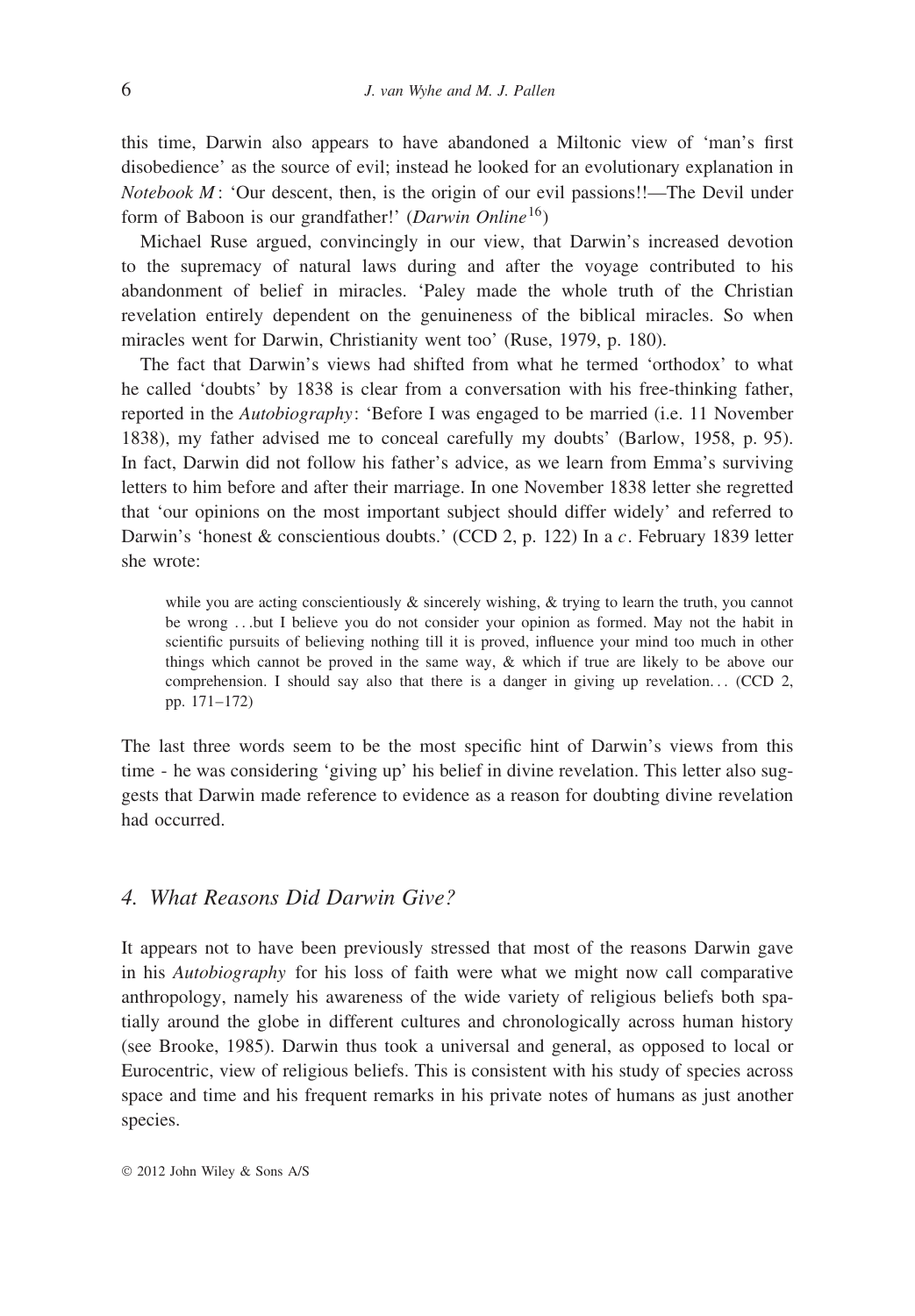His two principal lines of argument against Christianity are evidential: the Old Testament and Gospels fail as history, while comparative anthropology demonstrated the unreliable and inconsistent nature of sacred scriptures. A third, more emotional strand in his argument is ethical: the immorality of divine retribution and eternal punishment.

In his discussion of religion in the *Autobiography,* Darwin targeted natural theology as much as revealed religion. In particular, he again drew on his awareness of other cultures, when he dismissed the argument for the existence of God from inner convictions because 'all men of all races' did not have 'the same inward conviction of the existence of one God.' However, towards the end of the discussion, Darwin revealed that one argument for the existence of God held weight with him: 'I feel compelled to look to a First Cause having an intelligent mind in some degree analogous to that of man; and I deserve to be called a Theist' (Barlow, 1958, pp. 92–93). However, a few lines later, he argued 'finite, evolved minds fail when contemplating the infinite' and therefore concluded 'The mystery of the beginning of all things is insoluble by us; and I for one must be content to remain an Agnostic.' Furthermore Darwin described his feelings within a context of increasingly common disbelief during the 19th century: 'Nothing is more remarkable than the spread of scepticism or rationalism during the latter half of my life.' Hence Darwin's experiences were similar to and shared with some of his friends and family. In his autobiography he referred to the fact that 'men who do not believe' included 'my Father, Brother and almost all my best friends' (Barlow, 1958, p. 87).

There is one other source from Darwin's hand. In 1873 Darwin provided answers to a questionnaire by his cousin Francis Galton as part of the latter's research for his book *English men of science: their nature and nurture* (1874). Galton's questions are given in italics.

*Has the religious creed taught in your youth had any deterrent effect on the freedom of your researches?* No.

*Religion?* Nominally to Church of England.

*Independence of Judgment?* I think fairly independent; but I can give no instances. I gave up common religious belief almost independently from my own reflections. (Darwin, 1887, 3, p. 179)

According to the letter from Emma and Darwin's own statements it was his gradual appreciation that Christianity was not supported by evidence that led to his disbelief. Nevertheless this never seems to have amounted to atheism as he seems always to have retained a theistic belief in a creator as first cause. The important point was disbelief in miracles, as Darwin summarized: 'Everything in nature is the result of fixed laws' (Barlow, 1958, p. 87). Indeed this interpretation is hardly surprising given that similar losses of faith were common amongst educated men of his time, and for similar reasons.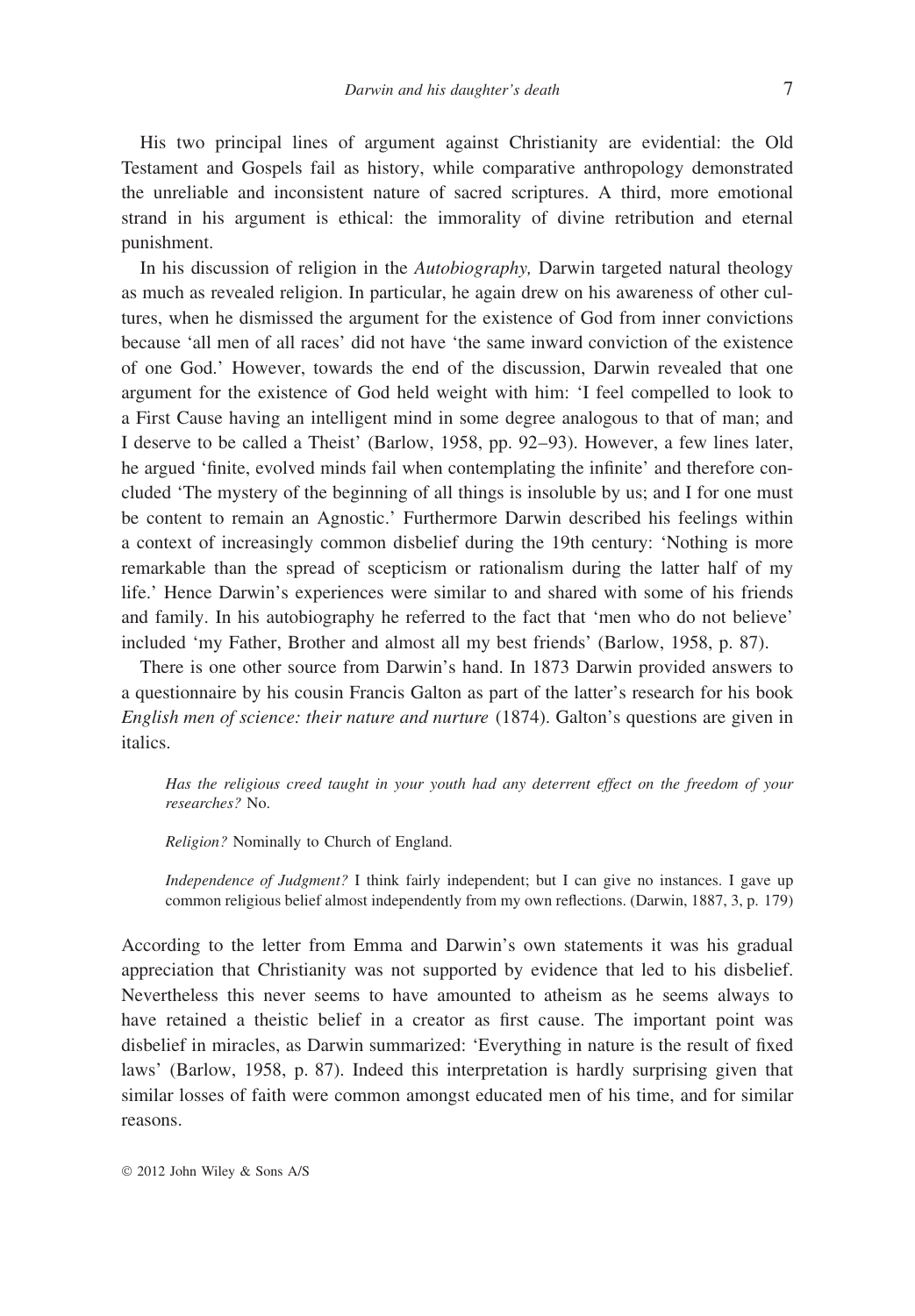*5. When Did Darwin 'Give up Christianity'?*

In his *Autobiography*, Darwin recalled that he was at first reluctant to give up his religious belief:

But I was very unwilling to give up my belief...I can well remember often and often inventing day-dreams of old letters between distinguished Romans and manuscripts being discovered at Pompeii or elsewhere which confirmed in the most striking manner all that was written in the Gospels. But I found it more and more difficult, with free scope given to my imagination, to invent evidence which would suffice to convince me. (Barlow, 1958, p. 86–87)

He also described his loss of faith as a slow painless process: 'disbelief crept over me at a very slow rate, but was at last complete. The rate was so slow that I felt no distress, and have never since doubted even for a single second that my conclusion was correct' (Barlow, 1958, p. 87). However, nowhere, in his writings, did Darwin provide a definitive date for when this process of disbelief was complete. Writing of the 1837–1843 period, the editors of Darwin's correspondence noted: 'From Darwin's notebooks of this period it is obvious that he had already given up a belief in orthodox church religion and that he no longer accepted creationism or design in nature.' (CCD 2, p. xxii)

It is important to remember that personal belief and conviction is not the same as outward behaviour such as public observance. It is not known when Darwin stopped attending church on Sundays. Francis Darwin recollected in 1884 that in later life:

[Darwin] worked on Sundays exactly the same hours as on other days. The only occasion which I can remember his being at Church were the christening [on 21 May 1857] of the baby Charles who died, and the funeral of Uncle Ras; the first occasion (the christening) I only remember because my father was there which to us children [was] an extraordinary and abnormal occurrence.' (*Darwin Online*17)

This recollection by Francis, who was at the time 8 years and 9 months old, provides evidence that Darwin had stopped attending church at least by the mid-1850s, but the non-attendance could have started much earlier. No further evidence is known. This habit of non-attendance continued for the remainder of Darwin's life. George Sketchley Ffinden (vicar of Downe from 1871) recalled '[Darwin] never came to church, and it was such a bad business for the parish, a bad example' (Anon, 1909). In 1889, George William Foote wrote:

He [Darwin] did not, however, go through the mockery of attending church. I was informed by the late head constable of Devonport, who was himself an open Atheist, that he had once been on duty for a considerable time at Down. He had often seen Darwin escort his family to church, and enjoyed many a conversation with the great man, who used to enjoy a walk through the country lanes while the devotions were in progress. (Foote, 1889, p. 20)

One indirect piece of evidence can be used to anchor Darwin's final abandonment of Christianity. In September 1881, 7 months before his death, Darwin was visited by the

<sup>©</sup> 2012 John Wiley & Sons A/S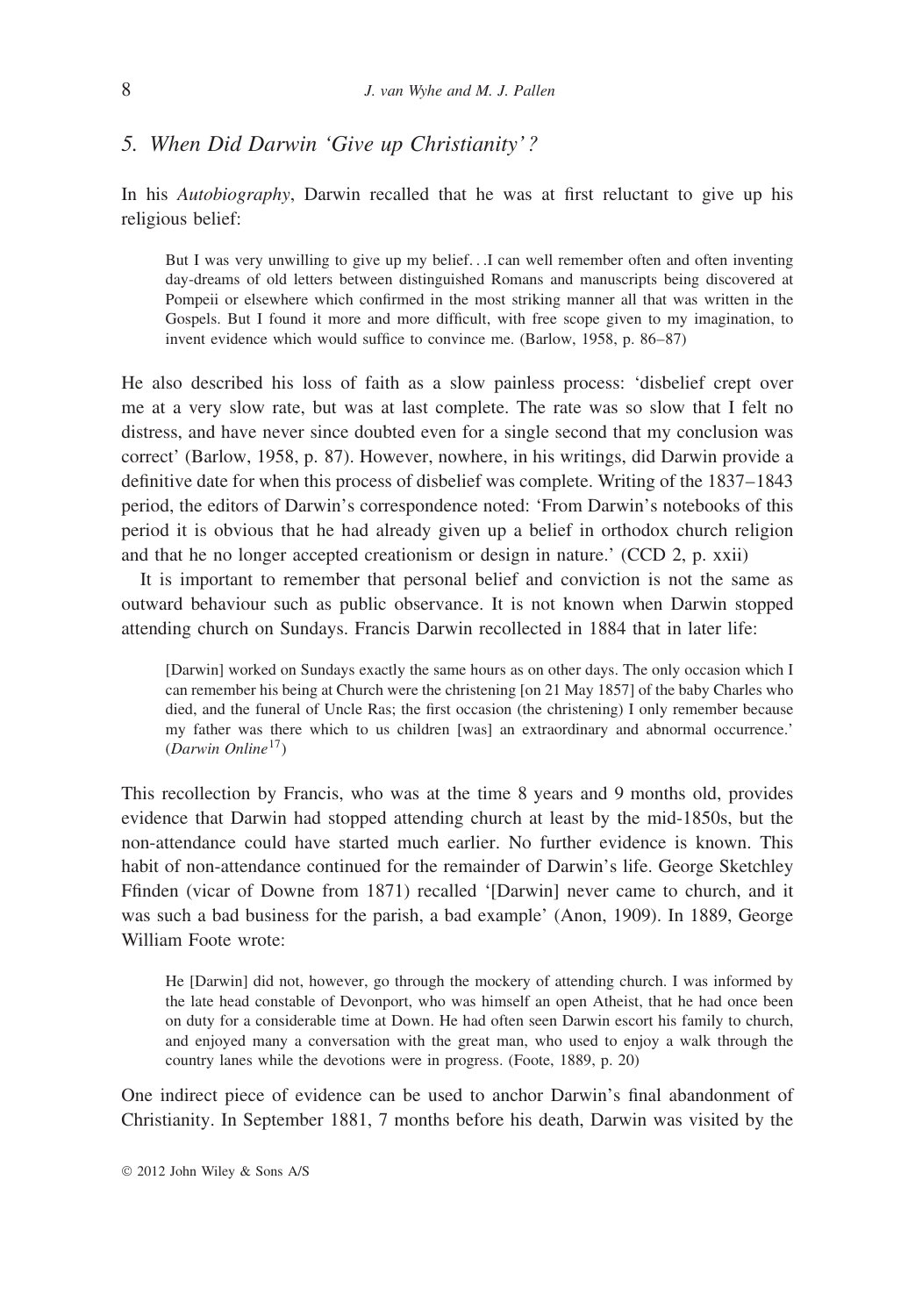Marxist and atheist Edward Aveling and German atheist Ludwig Büchner. In 1887, 5 years after Darwin's death, Aveling published a pamphlet entitled *The religious views of Charles Darwin* (Aveling, 1883). In the pamphlet, Aveling provided an account of their 1881 conversation with Darwin, with Aveling's recollection of Darwin stating: 'I never gave up Christianity until I was 40 years of age.' Aveling stressed that the utterance proved that Darwin abandoned Christianity before Aveling's own birth in November 1849:

I confess that a great joy took possession of me as I heard a statement by its implication so encouraging. I, like the rest of the outside world, was not sure as to his position in regard to religion. Now, from his own lips, I knew that before I was born this, my master, had cast aside the crippling faith. The step taken by so many of us had been taken by him long ago. What a strength and hope are in the thought that the first thinker of our age had abandoned Christianity (Aveling, 1883, p. 6)!

Aveling claimed that he asked Darwin why his long delay before giving up Christianity, to which Darwin replied: 'that he had not had time to think about it. His time had been so occupied by his scientific work, that he had none to spare for the careful study of theological questions.'

It is interesting to note that during this conversation Darwin was urged to contribute to the atheist cause by declaring his disbelief. Darwin replied that little good would be achieved. Aveling countered: 'Had he [Darwin] kept silence [rather than publishing *Origin of species*], the tremendous strides taken by human thought during the last 21 years would have been shorn of their fair proportions, perhaps had hardly been made at all.' Here would have been a perfect opportunity for Darwin to successfully counter Aveling, if Darwin could have replied that he *had* delayed the *Origin* for many years. His failure to capitalize at this point is yet more evidence that Darwin did not postpone publication of the theory of evolution (van Wyhe, 2007). And then when asked why he gave up his belief, Darwin stated simply: 'It is not supported by evidence.'

Opinions differ as to how seriously one should take the Aveling record and how it should be interpreted (see below). However, it is worth noting that the accounts of Aveling and Darwin are consistent in two important ways: both stress the role of evidence (or lack of it) in Darwin's decision to abandon religion and neither makes any mention of Annie's death. In fact, Darwin's reported lack of distress in his loss of faith twinned with the fact that Annie's death was probably the most distressing event in Darwin's life is strong evidence that Annie's death had nothing to do with this process.

# *6. The Historiography of Annie*

So how did Annie's death come to feature so prominently in recent accounts of Darwin's religious beliefs? Aside from his son's *The life and letters of Charles Darwin*, (which reproduced part of Darwin's memoir of her) there was barely a mention of Annie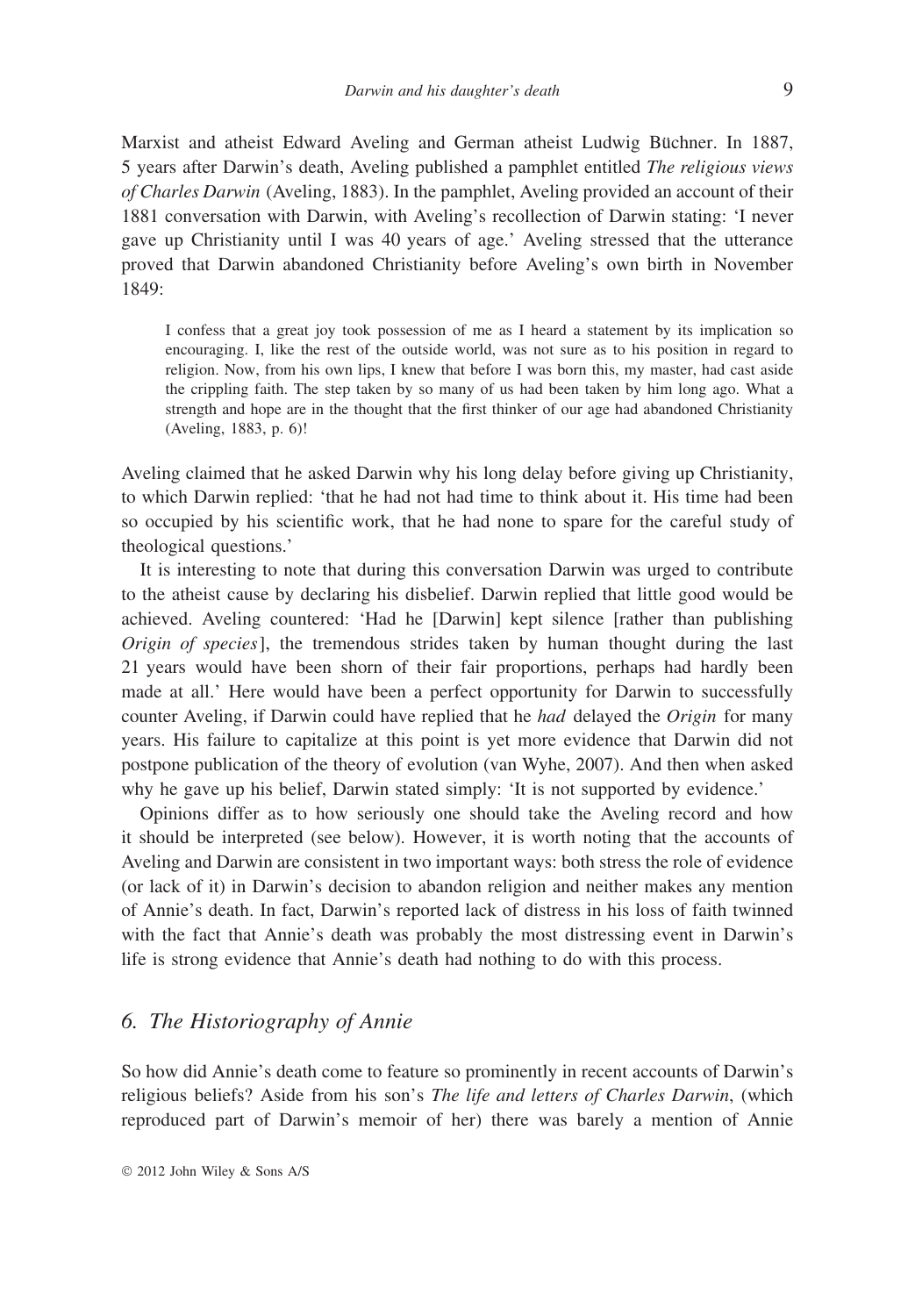Darwin's death by writers or biographers in the 19th century (Poulton, 1896, p. 41). The first extensive study of Annie's death and Darwin's grief—'Charles Darwin's insufferable grief' by American psychiatrist and Darwin scholar Ralph Colp Jr.—was not published until 1987 (Colp, 1987).

In his study, Colp catalogued over two dozen references to Annie's death in the biographical record during the 20th century, starting with references to Darwin's memoir of Annie in three accounts of Darwin's life published in 1927. Subsequently, according to Colp, Annie's death (and often also Darwin's memoir of her) was cited in over 20 biographical accounts published from 1937 to 1987, but did not appear in at least half a dozen other biographies. However, in none of these accounts is there any suggestion of a link between Annie's death and Darwin's loss of faith. Similarly, in her 1990 account of Darwin in Malvern, Janet Browne made no such link (Browne, 1990).

In his 1987 study, Colp drew on a full-length transcript of Darwin's sketch of Annie and Darwin's correspondence to emphasize Darwin's affection for his daughter and the grief that Darwin suffered at her loss. Colp did not suggest a connection between Annie's death and Darwin's loss of faith but he did mention: 'James Moore has suggested that Annie's death, together with other factors, caused Darwin finally to give up his diminished belief in Christianity. Dr Moore intends to discuss this, along with the evolution of Darwin's religious views, in a forthcoming study' (Colp, 1987, p. 31).

## *7. The First Links between Annie's Death and Darwin's Loss of Faith*

The first connection between Annie's death and Darwin's loss of faith we have found appears to occur in the 1978 BBC TV series *The Voyage of Charles Darwin*, where writer Robert Reid or producer Christopher Ralling included a passage on Darwin's religious beliefs from the *Autobiography* as a voiceover accompanying a funeral scene in which the deceased is unidentified (but, we assume, is meant to be Annie). It seems, however, that other commentators did not adopt this tentative link between Darwin's religion and Annie's death.

The first suggestion in print that Annie's death precipitated Darwin's loss of religion—the 'Annie hypothesis'—appeared in a remark by historian James Moore made in 1982, apparently as conjecture: 'Perhaps it was the "bitter and cruel" death in 1851 of 10-year-old Annie, his favourite child, just a month after he had read the moral challenge to that doctrine in Francis Newman's 'excellent' spiritual autobiography, *Phases of Faith,* that prompted Darwin, as he later said, to give up Christianity once and for all' (Moore, 1982, pp. 188–189). A connection between the death of Darwin's father and Annie's death was also suggested in Moore (1988).

A full statement of the 'Annie hypothesis' came a few years later, in 1989, in James Moore's book chapter 'Of love and death: Why Darwin "gave up Christianity"' (Moore, 1989). Early in the chapter, a summary of the position that Darwin lost his faith in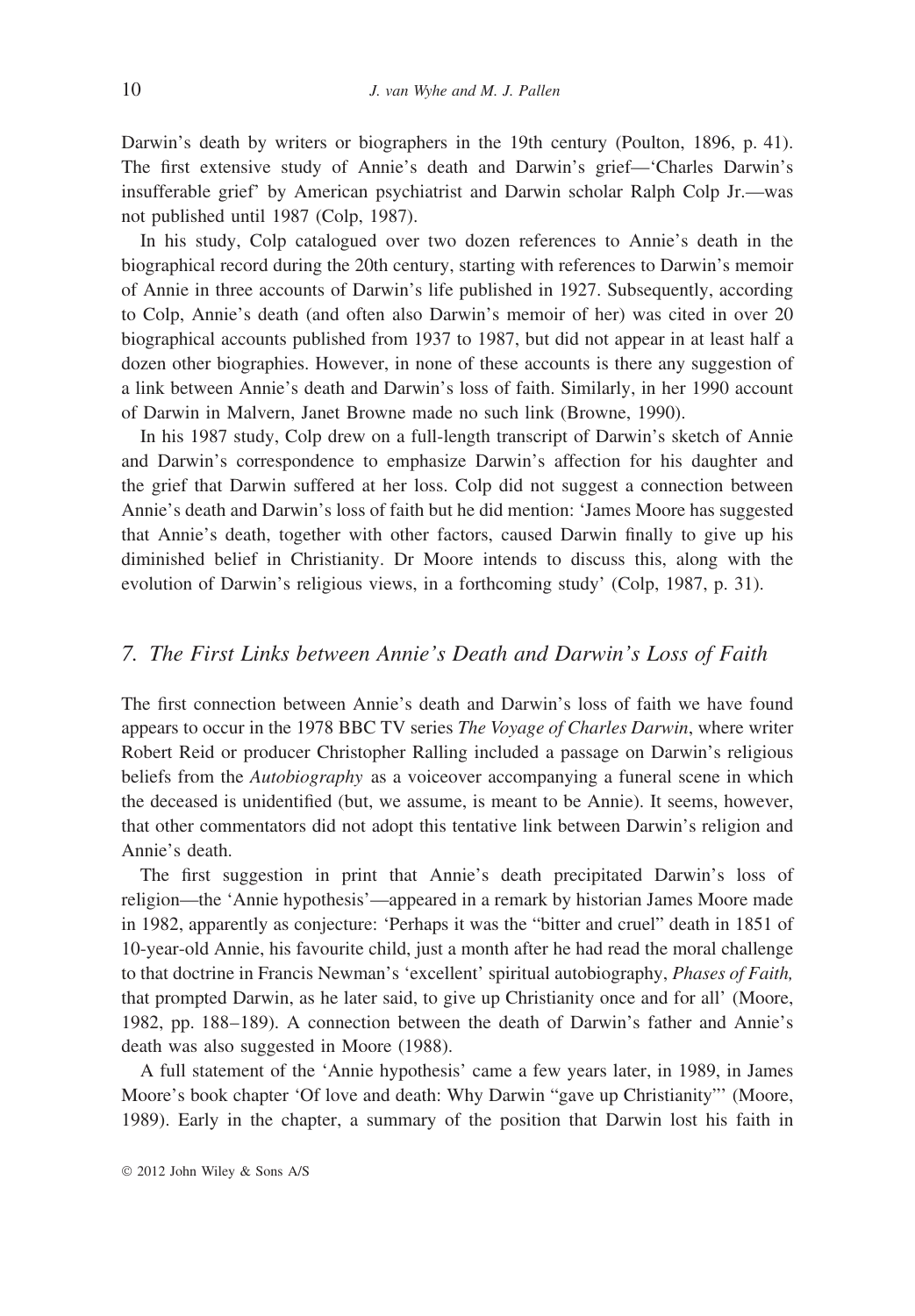the late 1830s is provided. The family quarrels over the publication of sections of Darwin's *Autobiography* and memoir of Annie were then analysed in order to suggest that something was missing from existing accounts of Darwin's apostasy. Towards the end of the chapter it was argued that Darwin's loss of faith occurred not in the 1830s, but in the late 1840s and early 1850s, during a period bracketed by the deaths of Darwin's father and of his daughter Annie.

A pair of reasons were provided for the conclusion that Annie's death was the key to Darwin's apostasy: a reinterpretation of the *Autobiography* and Darwin's reading list: 'First, it [the prevailing view of Darwin's loss of faith] takes the *Autobiography* too seriously as a statement of causality and not seriously enough as an ascription of dynamics.' Secondly, the Aveling pamphlet: 'The second reason why I dissent from the prevailing view of Darwin's loss of faith is the uncontroverted testimony of Edward Aveling that Darwin did in fact finally relinquish Christianity at a period approximately 10 years later than the one usually assigned.'

Moore's 1989 analysis of Darwin's *Autobiography* included a lengthy discussion of Darwin family disagreements over which parts of the text should or should not be published. Moore also attempted a reconstruction of the state of Darwin's mind during the years 1848–1851 and when writing the *Autobiography*. The first reason offered for a link between Darwin's religious beliefs and Annie's death is their proximity in the text of the *Autobiography*:

he [Darwin] has drawn a line of demarcation in the family memoir, which closely follows the section on religious belief, by recalling poignantly his wife's 'beautiful letter' to him on the subject of his own eternal salvation, and by then remembering the 'very severe grief' they suffered and the 'short sketch' he wrote to commemorate their deceased daughter. (Moore, 1989, p. 209)

In the *Autobiography*, Darwin wrote the incorrect dates for Annie's death (and for his father's death). Moore (like Colp before him) interpreted this error as evidence of a heightened emotional significance of these events for Darwin. Yet it seems more plausible that heightened emotional significance would make dates *more* rather than *less* memorable. In fact, a more mundane explanation of the error stems from a close examination of Darwin's manuscript 'Journal,' which he probably consulted when writing the *Autobiography*. Here, although correctly dated on the previous line as '23 April,' the phrase 'our dear child expired' runs into the date for the entry for the following day '24th,' so that Darwin probably misread it as 'our dear child expired 24th.' (*Darwin*  $Online<sup>18</sup>$ ).

The chapter 'Of love and death' also included a careful study of Darwin's reading lists, pointing out that Darwin was still reading books on religion in the 1840s and 1850s, even though according to the prevailing view, he was by then a hardened sceptic: 'Since 1840 he had shown an interest in various titles that, on the assumption he was already a confirmed unbeliever, should perhaps not have engaged him' (Moore, 1989, p. 212). A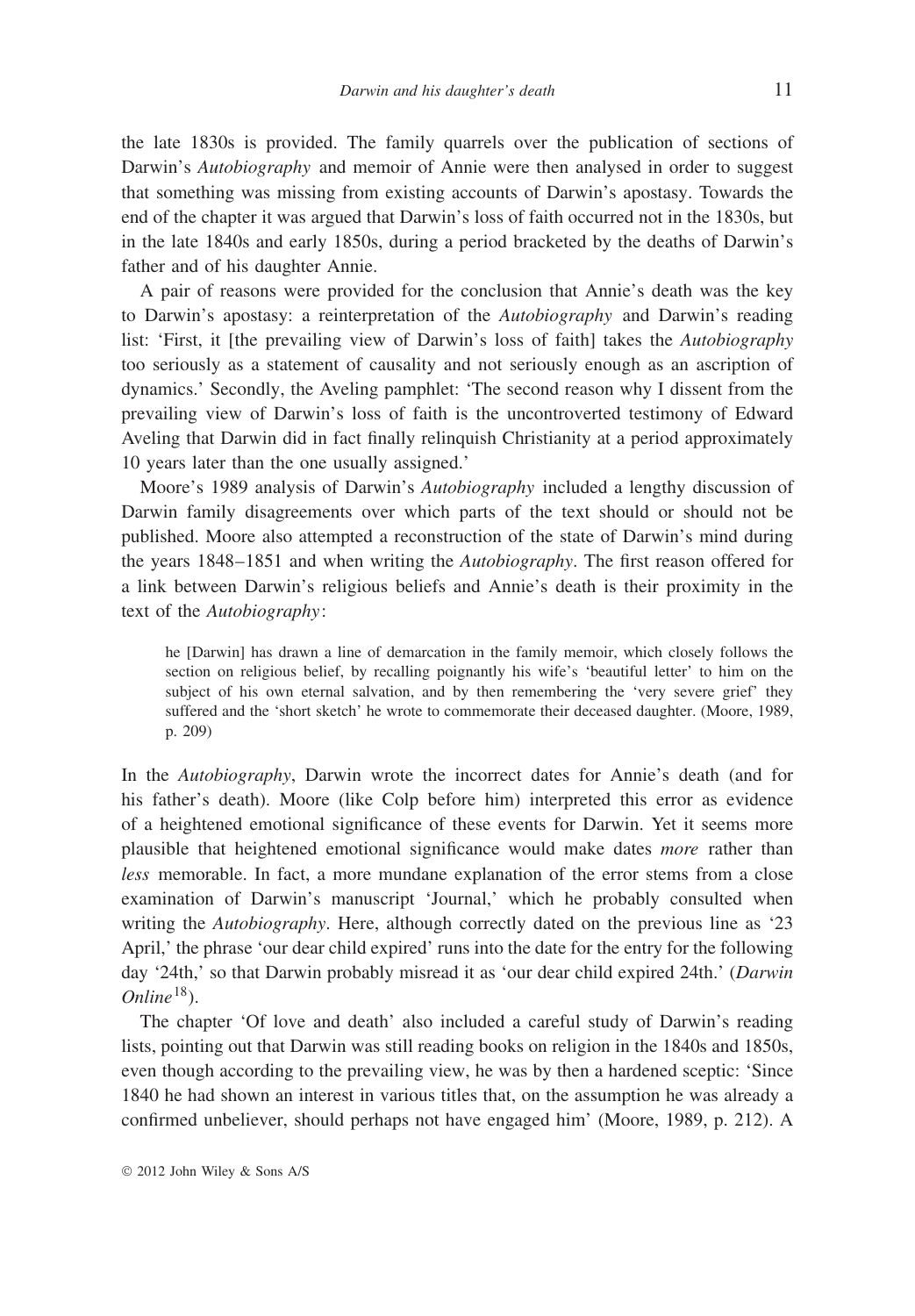lengthy but speculative reconstruction of the effects of Darwin's reading on his state of mind before Annie's final illness was then adduced. This was built from five single-line entries in Darwin's reading list: (*Darwin Online*19)

1848: April 21 Norton Genuiness of the Gospels—good 1848: July 20 Sterlings Memoir of by Hare—moderately good 1849: Sept. 5 Newman on the Soul 1850: Aug 30 Hebrew Monarchy,—poor 1851: March 16th Newman Phases of Faith excellent

Moore's account was highly innovative since he was probably the first historian to read all of these works and analyse their content in light of Darwin's interests. Nevertheless these scattered entries record just 5 out of the 90 or so books that Darwin recorded reading between 1848 and 1851. Furthermore it does not logically follow that loss of religious belief must entail loss of interest in intellectual discussions on the subject. Indeed Darwin never completely lost interest in such discussions of religion. In his last letter to Alfred Russel Wallace dated 12 July 1881, Darwin wrote of reading William Graham's *The creed of science: religious, moral, and social* (1881): 'he discusses many great subjects, such as the existence of God, immortality, the moral sense, the progress of society, etc. :::I could get no clear idea of his notions about God. Notwithstanding this and other blemishes, the book has interested me *extremely*' (Marchant, 1916, 1, pp. 318–319). So the evidence of reading books on religion seems to take us no closer to dating Darwin's loss of faith. In any case, the works Darwin read in 1848–1851 are not pious discussions of faith, but include a critical examination of the evidence for Christianity and a personal voyage on the part of the author away from orthodox belief.

Moore also marshalled the testimony of Aveling in support of the 'Annie hypothesis.' Moore described this testimony, which included the '40 years of age' utterance, as 'uncontroverted.' In his brief account of the same visit, Buchner did not mention the ¨ '40 years of age' (Büchner, 1901, pp.  $147-148$ ). However, in Aveling's favour, a late date for when Darwin 'gave up Christianity' goes against what Aveling, as an advocate of atheism, would perhaps have preferred and is consistent with his surprise at the length of time it took Darwin to give up Christianity. Furthermore, Darwin's son Francis, who was present during the Aveling interview, wrote in *The life and letters of Charles Darwin*, 'Dr. Aveling gives quite fairly his impressions of my father's views' (Darwin, 1887, 1, p. 317).

Therefore, accepting Aveling's recollection, what does the phrase 'gave up Christianity' actually mean? Given the abundant evidence of Darwin's scepticism as early as the late 1820s and more serious and outspoken scepticism and consideration of abandoning revelation by the late 1830s, a more plausible interpretation is that it means that he gave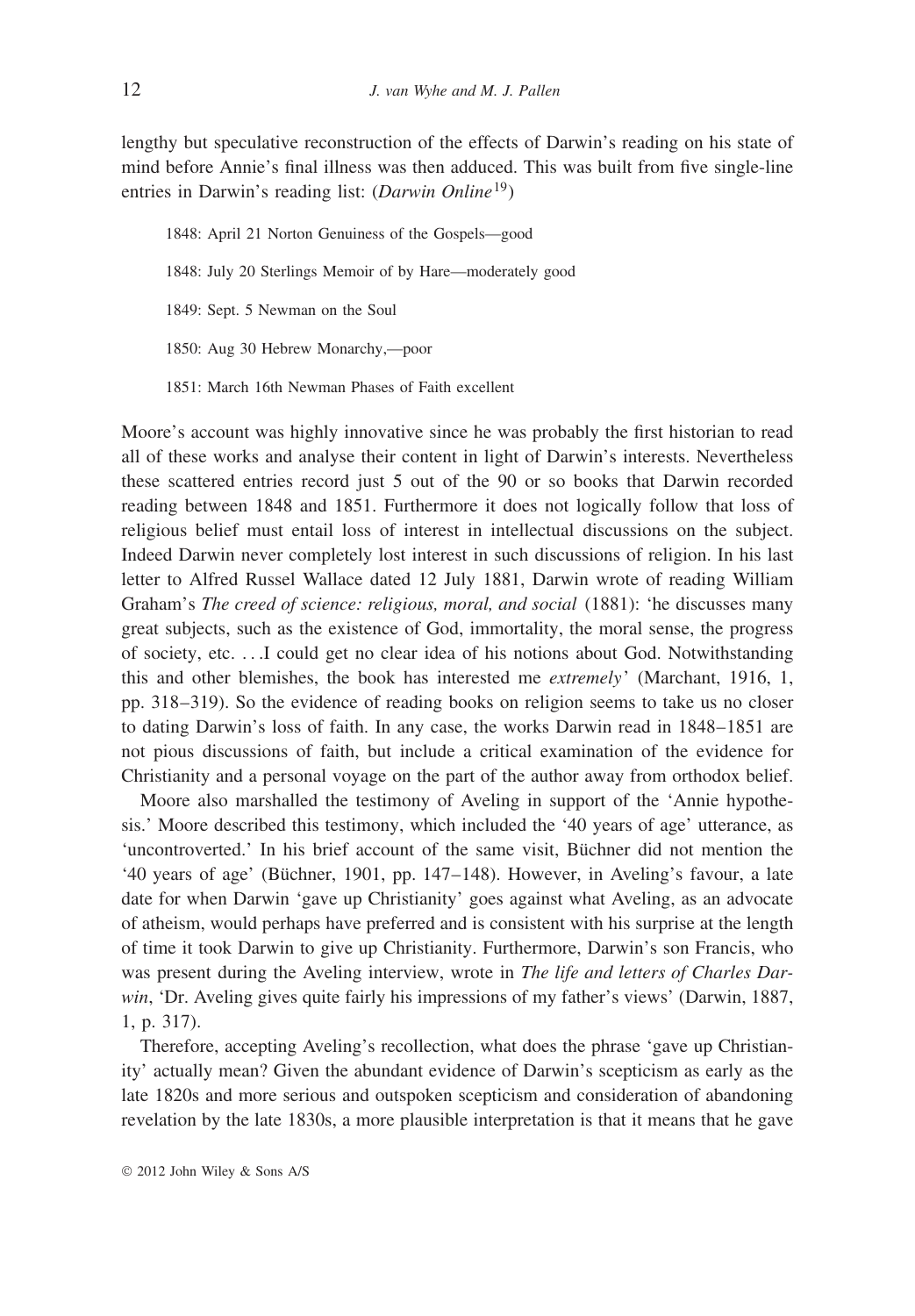up formal observance, such as attendance at church, at or around the age of 40, rather than a change in inner conviction. One might even suggest that telling Aveling, a stranger, the date of Darwin's change in public observance, rather than his personal thoughts, is quite plausible. Whatever Darwin meant by this statement, even a literal interpretation places Darwin's abandonment of Christianity sometime in his 40th year (12 February 1849 to 12 February 1850), between 14 and 28 months before Annie's death.

It is unclear what other visible effects there were to Darwin's disbelief apart from not attending church. He had some private anticlerical feelings as Francis recalled: 'He had rather a prejudice against young curates and bishops & enjoyed [the] proverb "A bench of bishops is the devils flower garden."' (*Darwin Online*20) Darwin's niece Julia Wedgwood wrote in 1884:

Every one, I suppose, who feels Religion infinitely the most important subject of human attention, wd be aware of a certain hostility towards it in his attitude, so far as it was revealed in private life....he had no hostility towards Religion, as a view of the ultimate origin of things ... yet when Religion appeared as concerning itself with forces now at work in the world ... then I think it always seemed to him a belief that brought disorder, & was hostile to all true Science. And so of course he was hostile to it. (*Darwin Online*<sup>21</sup>)

Darwin was not a dogmatic disbeliever and seems to have taken no steps to convince others to think as he did. He did not object to his children being baptized or attending church with their mother. It had, after all, been the same for him in his own childhood and his father before him.

## *8. Speculation Hardens into Fact*

Moore occasionally acknowledged in the chapter 'Of love and death' that he was presenting a hypothesis: 'Since Darwin had, *I believe*, virtually reached this conclusion ... in the preceding three years..'; '*If* my argument in this essay is accepted.' and '*If* contemplation of Dr Darwin's eternal destiny had spiked Christianity:::' (Moore, 1989, pp. 220–221 our italics). However, most of the assertions in the conclusion are presented as declarative statements of fact—taking the hypothesis as proven, even though, as we have seen, the hypothesis was not supported by direct documentary evidence:

Darwin was forty-two years old. *Thereafter* he would worry about God and pain and immortality, unencumbered by the Christian plan of redemption.

Darwin underwent an *upheaval* that marked him permanently. He began a doubter; *he ended* a resolute unbeliever::: his non-Christian self-identity became established. Emma alone, who had been affected in quite the opposite way by the death of her beloved sister Fanny, understood the significance of the period between 1848 and 1851.

Further research will show how far the events surrounding Darwin's loss of faith subsequently influenced his personal life and his science. Certainly, parts of the *Origin of Species* and *The*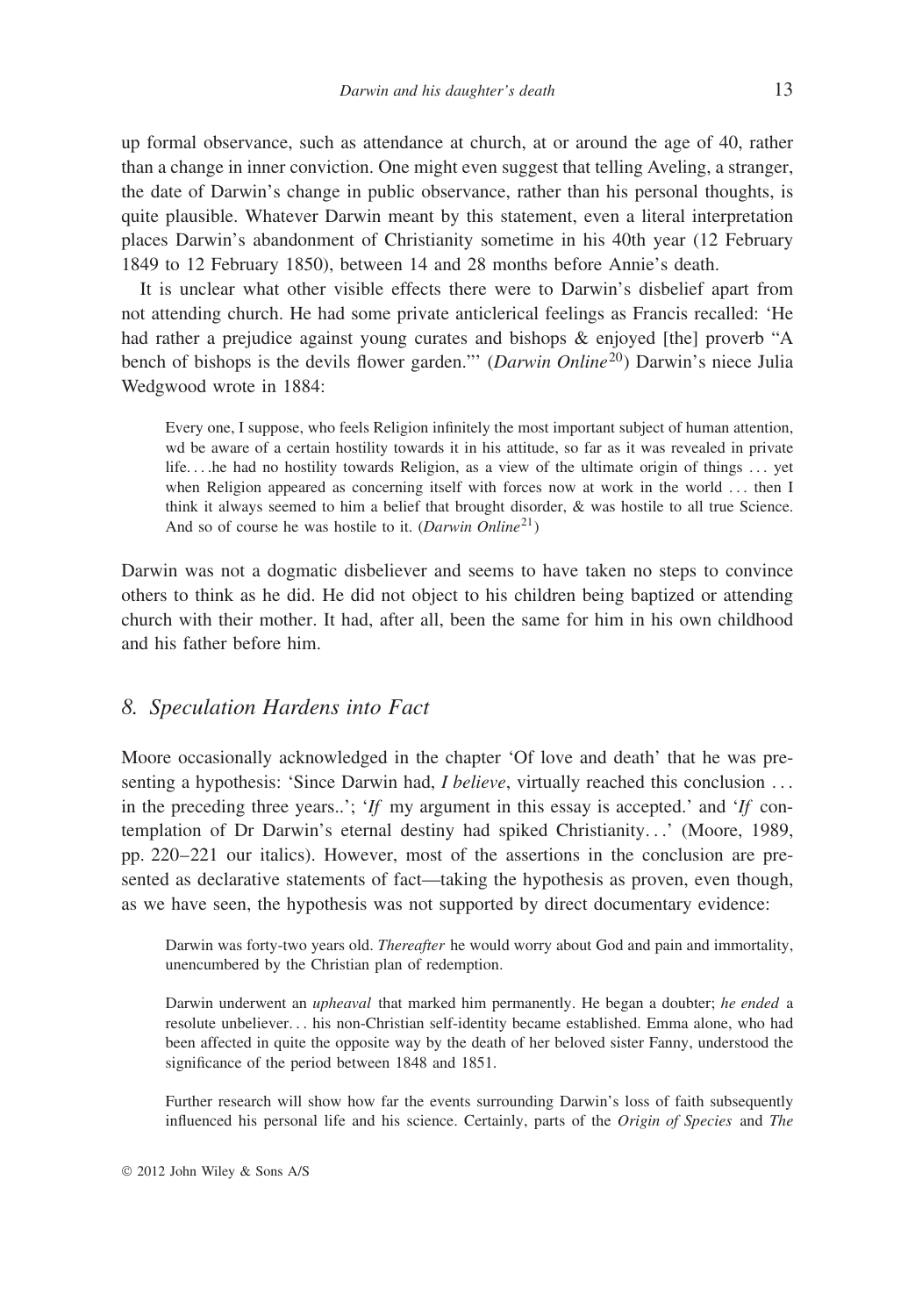*Expression of the Emotions in Man and Animals* will need to be interpreted afresh (Moore, 1989, pp. 220–221 our italics)

Towards the end of 'Of love and death,' Moore, like Colp, suggested that Annie's death influenced Darwin's writings on evolution (see below). The chapter concluded with an idiosyncratic fusion of Darwin's evolutionary writings with the memoir of his daughter, culminating in an emotional vision of Annie 'who died at Easter:::' (in fact, she died the Wednesday after Easter) becoming 'the paschal lamb of Darwin's post-Christian soteriology' (Repeated in BBC, 2009).

#### *9. The Annie Hypothesis Gains New Impetus*

In subsequent writings and on-screen productions Moore and others have treated the purported link between Annie's death and Darwin's apostasy as established fact rather than as a tentative interpretation or a hypothesis to be tested (BBC, 1978, 1991, 1998; PBS, 2001). In particular, the 1991 biography of Darwin by Adrian Desmond and Moore played a major role in propagating the Annie hypothesis, providing a stirring and highly praised account of Annie's illness and death drawn from Darwin's correspondence, interspersed with unsupported interpolations about Darwin's supposed simultaneous religious crisis (Desmond and Moore, 1991). This powerful and highly emotional account gave a far more prominent role to Annie's death than previous accounts and thrust this important period of Darwin's life into the historiographical record and into the public image of Darwin. Indeed, the sensitivity and apparent realism of the account leant undue plausibility for many readers—and many subsequent writers—to the unsubstantiated assertions that Darwin's faith was shattered (or even ended) by Annie's death.

In her well-received 1995 Darwin biography *Voyaging*, Janet Browne fell under the spell of the Annie hypothesis, with the claim that 'This death was the formal beginning of Darwin's conscious dissociation from believing in the traditional figure of God.' She also is implausibly precise, given the lack of any documentary evidence, in stating: 'Over the following months, Darwin became more certain, more fixed in his scepticism. Little by little, his theological doubts turned into conviction' (Browne, 1995, p. 503). In a subsequent book, however, the link is expressed more tentatively (Browne, 2006).

In 2001, Annie's life and death together with Darwin's family life and religious views again took centre stage in *Annie's Box*, a book written by Darwin descendant Randal Keynes. In general, the book is carefully researched and well supported with evidence, much of it not previously published. However in one small passage Keynes provided a post hoc ergo propter hoc statement:

After Annie's death, Charles set the Christian faith firmly behind him. He did not attend church services with the family; he walked with them to the church door, but left them to enter on their own and stood talking with the village constable or walked along the lanes around the parish. (Keynes, 2001, p. 222)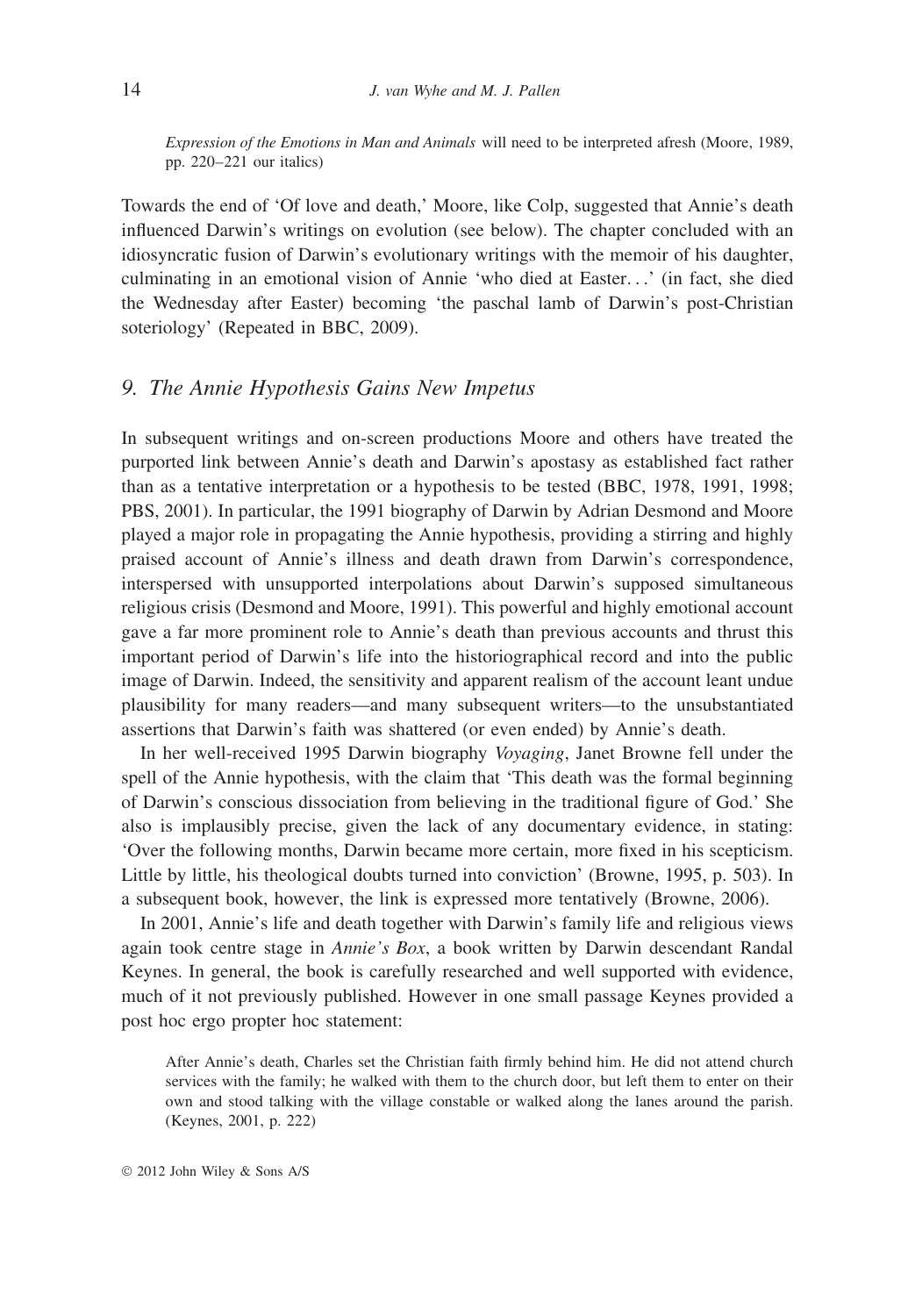This passage stands out from the rest of the book in that no evidence is provided for such a significant claim. Keynes also wove a new strand into the Annie hypothesis: that Darwin stopped attending church services upon Annie's death. However, the document cited by Keynes (Foote, 1889) provides no evidence as to the timing when Darwin stopped attending church. The source of the information (presumably Police Constable Soper, identified by Keynes in a footnote) came to Downe village 7 years after Annie's death. The subsequent film Creation (2009) based on Keynes' book steers clear from promoting the Annie hypothesis. However it could be argued that the Annie hypothesis feeds on the oxygen of the publicity of the centrality of Annie's death to Darwin's life. Many works on Darwin repeat these accounts of Darwin's Christianity ended by Annie's death (e.g. Stetoff, 1996; Healey, 2001; Zimmer, 2001; Quammen, 2006; Contosta, 2008; Levine, 2008).

### *10. Did Annie's Death Influence Darwin's Writing?*

Colp, Moore and Keynes suggested that Annie's death influenced Darwin's later writings on evolution. All three attempt to link the final sentence of Chapter III of the *Origin of species* with Annie's death:

When we reflect on this struggle, we may console ourselves with the full belief, that the war of nature is not incessant, that no fear is felt, that death is generally prompt, and that the vigorous, the healthy, and the happy survive and multiply. (Darwin, 1859, p. 79)

Yet Annie's death, after her long illness, can scarcely be considered prompt. This passage follows a few pages after another that Moore and Keynes attempted to link with Annie's death:

The elder De Candolle and Lyell have largely and philosophically shown that all organic beings are exposed to severe competition... We behold the face of nature bright with gladness, we often see superabundance of food; we do not see, or we forget, that the birds which are idly singing round us mostly live on insects or seeds, and are thus constantly destroying life; or we forget how largely these songsters, or their eggs, or their nestlings, are destroyed by birds and beasts of prey; we do not always bear in mind, that though food may be now superabundant, it is not so at all seasons of each recurring year. (Darwin, 1859, p. 62)

But a comparison with what Darwin wrote in his 1844 essay shows that there is little change in the content or tone of his argument, merely a revision of what he had written long before Annie's death:

De Candolle, in an eloquent passage, has declared that all nature is at war, one organism with another, or with external nature. Seeing the contented face of nature, this may at first be well doubted; but reflection will inevitably prove it is too true. The war, however, is not constant, but only recurrent in a slight degree at short periods and more severely at occasional more distant periods; and hence its effects are easily overlooked. (Darwin, 1909, p. 88)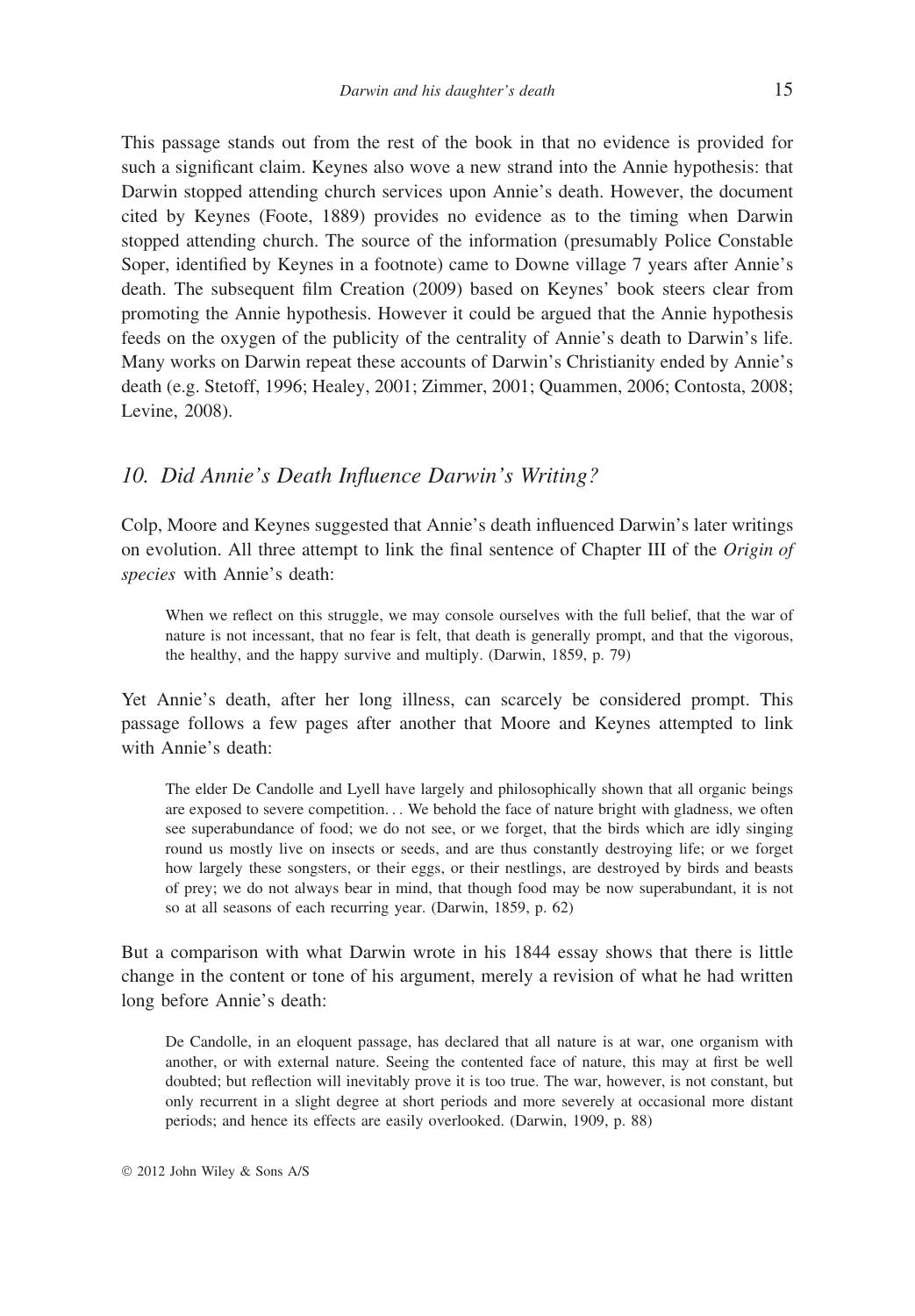Similarly, Moore, in the 2009 BBC documentary *Darwin's struggle*, attempted to link another 'face of nature' passage from Chapter III of *Origin of species* with Annie's death: 'The face of Nature may be compared to a yielding surface, with 10,000 sharp wedges packed close together and driven inwards by incessant blows, sometimes one wedge being struck, and then another with greater force.' However, this metaphor of wedges and incessant blows appeared in the 1844 essay: 'Nature may be compared to a surface, on which rest 10,000 sharp wedges touching each other and driven inwards by incessant blows' (Darwin, 1909, p. 90). And similar passages also feature in the 1842 'pencil sketch' (Darwin, 1909, p. 8) and even Darwin's *Notebook D* from as early as 1838, 13 years before Annie's death, indeed before she was even born: 'One may say there is a force like a hundred thousand wedges trying [to] force every kind of adapted structure into the gaps in the oeconomy of nature. or rather forming gaps by thrusting out weaker ones.' (*Darwin Online*22) Presumably, the 'face of Nature' is thought to be influenced by Annie, because Darwin makes frequent emotional references to Annie's face in his memoir of her:

'Her dear face now rises before me' 'her dear face bright all the time' 'satisfaction... beamed from her face' 'how tenderly we do still & shall ever love her dear joyous face'

Yet the phrase 'face of nature' was used very widely in the scientific and popular literature of the day and Darwin himself used it in his *Beagle diary* in 1836 (Keynes, 1988, p. 437). Unfortunately, although none of these attempts to show that Darwin's scientific writing was specifically influenced by Annie's death are supported by any direct evidence, many writers repeat this interpretation as if it were established fact.

## *11. Conclusion*

As we have shown, there is no clear evidence linking the death of his daughter Annie to Darwin's break with Christianity—any supposed evidence is at best indirect and any arguments for this view are entirely speculative. A large burden of conjecture rests on arguable interpretations of so few facts: the interpretation of one line from Aveling about Darwin's belief rather than public observance, the five lines in Darwin's reading list read so as to mean a continued belief in Christianity rather than a continued interest in religion and the proximity of the accounts of Annie's death to Darwin's religious beliefs in his *Autobiography*. In the years since the Annie hypothesis was first formulated, no fresh evidence has emerged, no hypothesis testing has been attempted. Instead, speculation has somehow hardened into 'fact.' Countless repetitions of the hypothesis in print and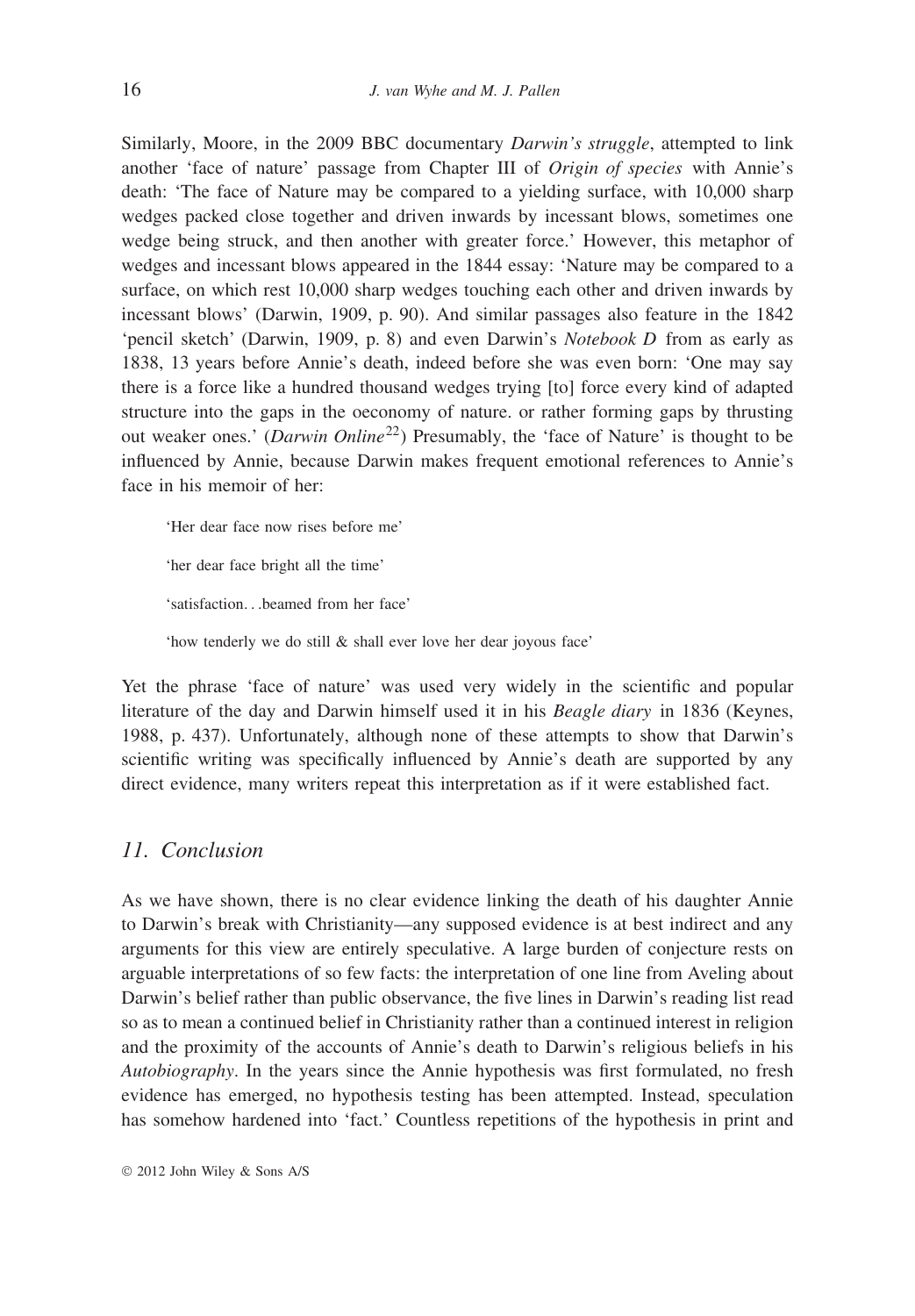on screen have spawned a pervasive mythology around Annie and her father's beliefs. Of course the absence of evidence is not evidence that the Annie hypothesis is false. But the confidence in this hypothesis should be proportionate to the evidence that can support it.

In addition to the absence of clear evidence for any connection between Annie's death and Darwin's loss of faith in Christianity there is the fact that much more and clearer evidence exists for an earlier loss of faith and for different reasons altogether. The balance of evidence is overwhelmingly on the side that Darwin gave up his belief in Christianity because of growing scepticism during the late 1830s to early 1840s when Emma feared he was about to give up his belief in revelation and the only time he recorded thinking much on religion in the passage in the 'Journal.'

The suggestion of a sudden death knell for Darwin's religious belief built on strong emotion stands in stark contrast to his consistent accounts of his loss of faith, which followed from an assessment of the evidence for Christianity and which took place at a 'rate ... so slow that I felt no distress' (Barlow, 1958, p. 87). Yet Annie's death was the most distressing event in Darwin's life. No explanation for this dramatic contradiction has ever been provided. The time has come to bury the Annie hypothesis.

#### **NOTES**

- 1. http://darwin-online.org.uk/content/frameset?itemID=CUL-DAR210.11.37&viewtype=text&page  $seq=1$ .
- 2. http://darwin-online.org.uk/EmmaDiaries.html.
- 3. http://darwin-online.org.uk/content/frameset?viewtype=side&itemID=CUL-DAR210.13.40&page  $seq=1$ .
- 4. http://darwin-online.org.uk/EmmaDiaries.html.
- 5. http://darwin-online.org.uk/content/frameset?viewtype=side&itemID=CUL-DAR158.1-76&page  $seq=1$ .
- 6. http://darwin-online.org.uk/content/frameset?viewtype=side&itemID=CUL-DAR210.13.40&page  $seq=1$ .
- 7. http://darwin-online.org.uk/content/frameset?viewtype=text&itemID=CUL-DAR91.114-118&page  $seq=1$ .
- 8. http://darwin-online.org.uk/content/frameset?viewtype=text&itemID=CUL-DAR262.23.11&page  $seq=1$ .
- 9. http://darwin-online.org.uk/content/frameset?viewtype=text&itemID=CUL-DAR112.B57-B76&  $pageseq=1.$
- 10. http://darwin-online.org.uk/content/frameset?viewtype=text&itemID=CUL-DAR262.23.10&page  $seq=1$ .
- 11. http://darwin-online.org.uk/content/frameset?viewtype=side&itemID=CUL-DAR158.1-76&page  $seq=29$ .
- 12. http://darwin-online.org.uk/content/frameset?itemID=CUL-DAR126.-&viewtype=text&page  $seq=1$ .
- 13. http://darwin-online.org.uk/content/frameset?viewtype=side&itemID=CUL-DAR91.4-55&page  $seq=1$ .
- 14. http://darwin-online.org.uk/content/frameset?viewtype=text&itemID=CUL-DAR125.-&page  $seq=1$ .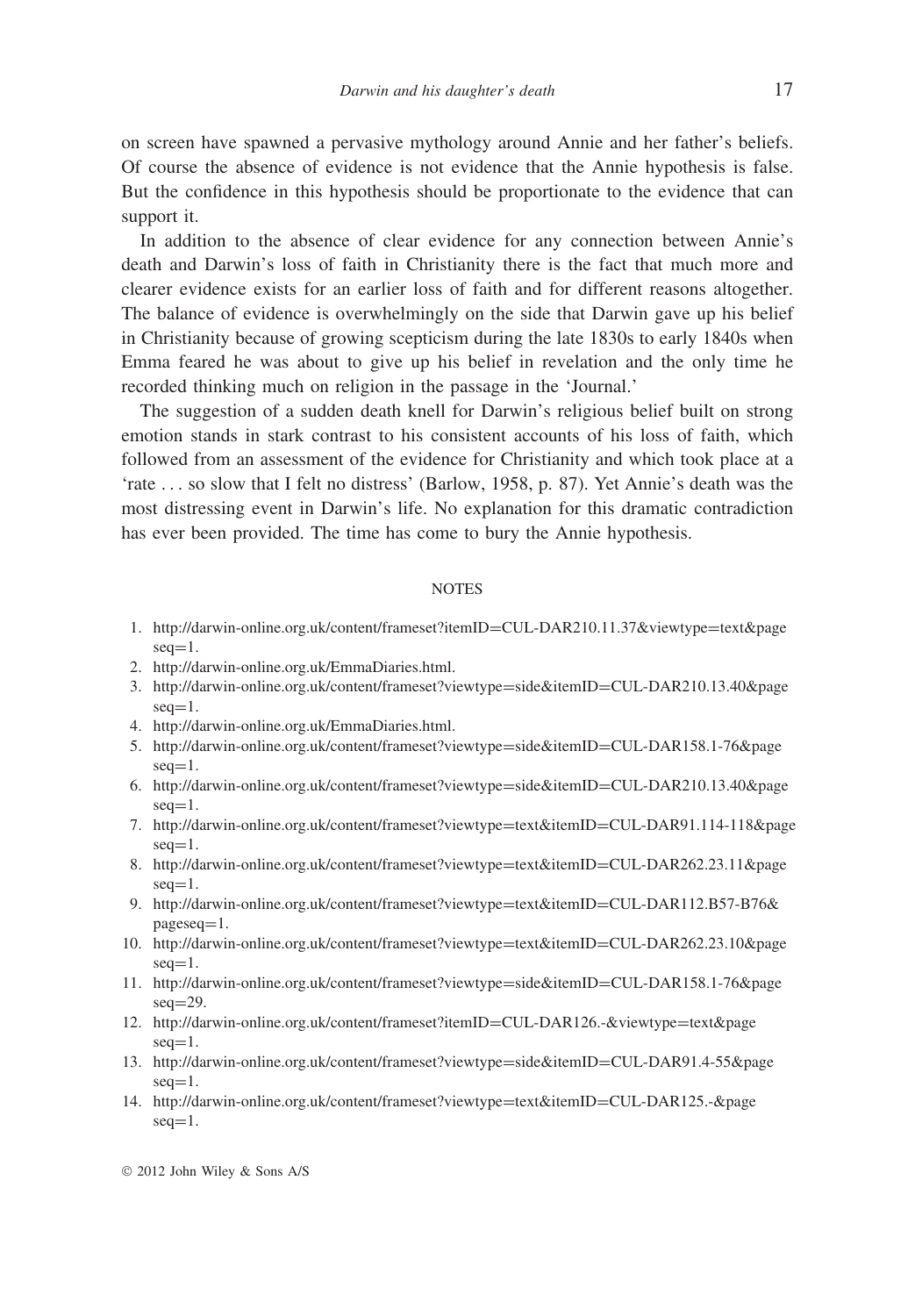- 15. http://darwin-online.org.uk/content/frameset?viewtype=side&itemID=CUL-DAR26.1-121&page  $seq=104$ .
- 16. http://darwin-online.org.uk/content/frameset?viewtype=text&itemID=CUL-DAR125.-&page  $seq=1$ .
- 17. http://darwin-online.org.uk/content/frameset?viewtype=text&itemID=CUL-DAR140.3.1–159& pageseq $=$ 1, transcribed by Robert Brown, p. 79.
- 18. http://darwin-online.org.uk/content/frameset?viewtype=side&itemID=CUL-DAR158.1-76&page  $seq=57$ .
- 19. http://darwin-online.org.uk/content/frameset?viewtype=text&itemID=CUL-DAR119.-&pageseq  $=1$  (22r, 23r, 24r).
- 20. http://darwin-online.org.uk/content/frameset?viewtype=text&itemID=CUL-DAR140.3.1–159& pageseq $=1$  transcribed by Robert Brown, p. 69.
- 21. http://darwin-online.org.uk/content/record?itemID=CUL-DAR139.12.17.
- 22. http://darwin-online.org.uk/content/frameset?viewtype=side&itemID=CUL-DAR123.-&pageseq= 113.

#### **REFERENCES**

- Anon (1909, 12 February) A visit to Darwin's village: reminiscences of some of his humble friends. *Evening News*, p. 4.
- Aveling, E. B. (1883) *The religious views of Charles Darwin* (London: Freethought Publishing Company).

Barlow, N. (1958) *The autobiography of Charles Darwin 1809–1882* (London: Collins).

- BBC (1878) *The voyage of Charles Darwin*.
- BBC (1991) *The Devil's Chaplain*.
- BBC (1998) *Darwin: the life*.
- BBC (2009) *Darwin's struggle: the evolution of the origin of species*.
- Brooke, J. H. (1985) The relations between Darwin's science and his religion, in: J. Durant (ed.) *Darwinism and divinity* (Oxford and New York: Basil Blackwell), pp. 40–75.
- Browne, J. (1990) Spas and sensibilities: Darwin at Malvern, *Medical History Supplement*, 1(10), 102–113.
- Browne, J. (1995) *Charles Darwin: voyaging* (London: Pimlico).
- Browne, J. (2006) *Darwin's Origin of species, a biography* (London: Atlantic Books).

Büchner, L. (1901) Last words on materialism and kindred subjects (London: Watts and Co).

- Burkhardt, F., Smith, S., Kohn, D., Montgomery, W., Pocock, S. V., Bowman, C., Browne, J. and Secord, A. (eds.) (1985) *The correspondence of Charles Darwin* (Cambridge: Cambridge University Press).
- Colp, R. Jr. (1982) The myth of the Darwin-Marx letter, *History of Political Economy*, 14, 461–482.
- Colp, R. Jr. (1987) Charles Darwin's insufferable grief, *Free Associations*, 9, 7–44.
- Contosta, D. (2008) *Rebel giants* (Amherst, New York: Prometheus Books).
- Darwin, C. (1859) *On the origin of species* (London: Murray).
- Darwin, C. (1877) A biographical sketch of an infant, *Mind*, 2, 285–294.
- Darwin, F. (1887) *The life and letters of Charles Darwin* (London: Murray).
- Darwin, F. (1909) *Foundations of the origin of species* (Cambridge: Cambridge University Press).
- Desmond, A. and Moore, J. R. (1991) *Darwin* (London: W.W. Norton & Co).
- Foote, G. W. (1889) *Darwin on God* (London: Progressive Publishing Company).
- Fyfe, A. (1997) The reception of William Paley's Natural Theology in the University of Cambridge, *British Journal for the History of Science*, 30, 321–335.
- Healey, E. (2001) *Emma Darwin* (London: Headline).
- Keynes, R. (1988) *Charles Darwin's Beagle diary* (Cambridge: Cambridge University Press).
- Keynes, R. (2001) *Annie's box: Charles Darwin, his daughter and human evolution* (London: Fourth Estate Ltd).
- Levine, G. (2008) *Darwin loves you: natural selection and the re-enchantment of the world* (Princeton: Princeton University Press).